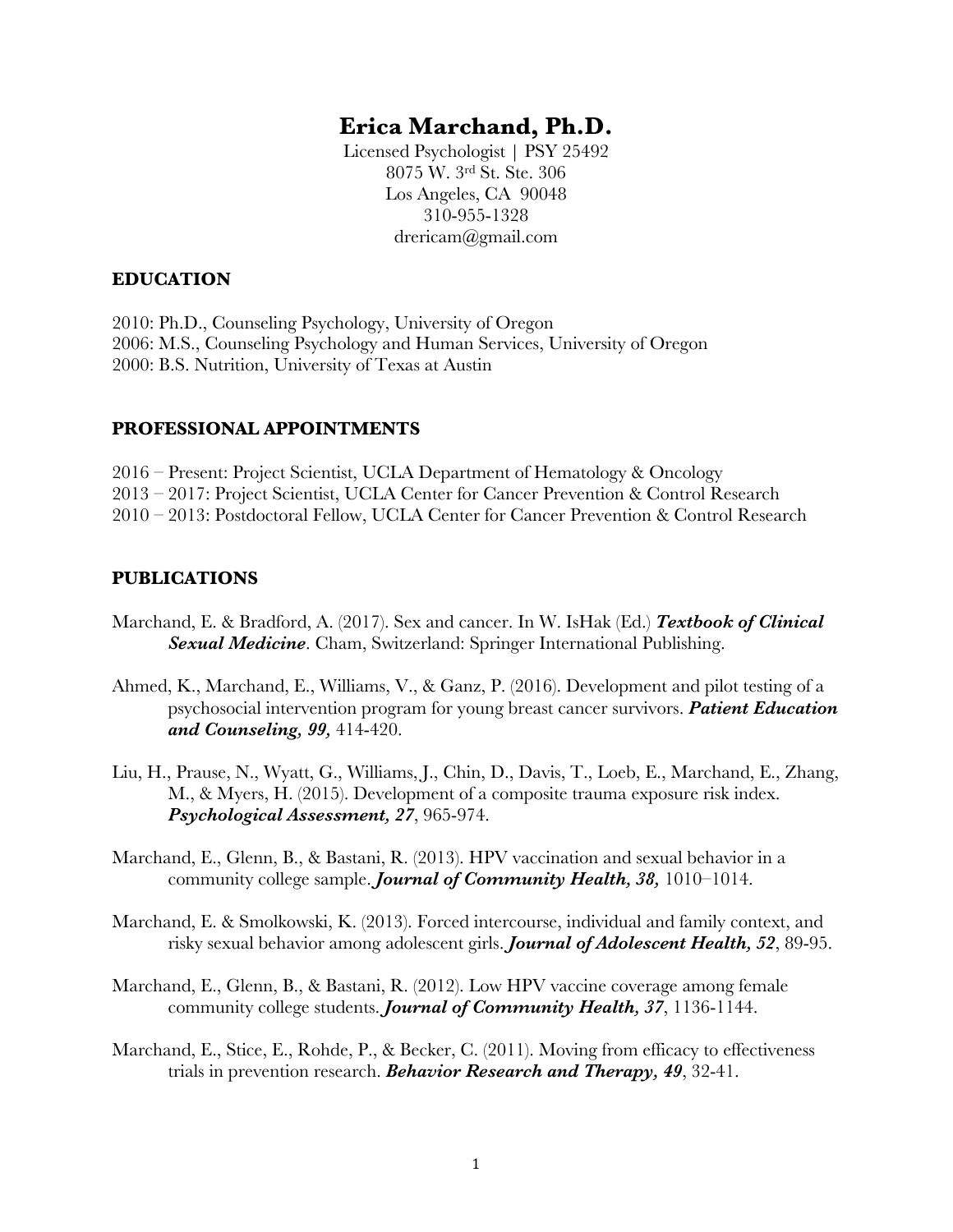- Bastani, R., Glenn, B., Tsui, J., Chang, C., Marchand, E., Taylor, V., & Singhal, R. (2011). Understanding sub-optimal HPV vaccine uptake among ethnic minority girls. *Cancer Epidemiology, Biomarkers, & Prevention, 20*, 1463-1472.
- Marchand, E., Ng, J., Stice, E., & Rohde, P. (2010). Effects of an indicated cognitive-behavioral depression prevention program are similar for Asian American, Latino, and European American adolescents. *Behavior Research and Therapy, 48*, 821-825.
- Rodriguez, R., Marchand, E., Ng, J., & Stice, E. (2008). Effects of a cognitive dissonance-based eating disorder prevention program are similar for Asian-American, Hispanic, and White participants. *International Journal of Eating Disorders, 41*, 618-625.
- Cerezo, A., Burt, M., O'Neil, M., Serdarevich, M., & Marchand, E. (2007). Bridging personal history and graduate training in a definition of critical psychology. *International Journal of Critical Psychology, 19*, 55-62.

## **HONORS AND AWARDS**

2009: University of Oregon Counseling Psychology and Human Services Research Travel Award 2007: University of Oregon Culbertson Scholarship 2007: University of Oregon Center on Diversity & Community Summer Research Award 2006: University of Oregon Culbertson Scholarship

### **GRANTS & FELLOWSHIPS**

2012: Jonsson Comprehensive Cancer Center Postdoctoral Research Seed Grant 2006 – 2008: NIMH Research Supplement to Promote Diversity in Health-Related Research

### **PRESENTATIONS**

### **Conference Presentations**

2017: *Porn, the Brain, and Sexual Function: A Review of the Research*. Los Angeles County Psychological Association Annual Convention. October 2017.

2017: *Coping with jealousy: Tools for individuals and relationships*. American Association of Sexuality Educators, Counselors, & Therapists (AASECT) Annual Convention. June 2017.

2016: *Coping with jealousy: Tools for individuals and relationships*. Los Angeles County Psychological Association Annual Convention. October 2016.

2016: *Sexuality and intimacy after prostate cancer*. Prostate Cancer Research Institute Annual Conference. September 2016.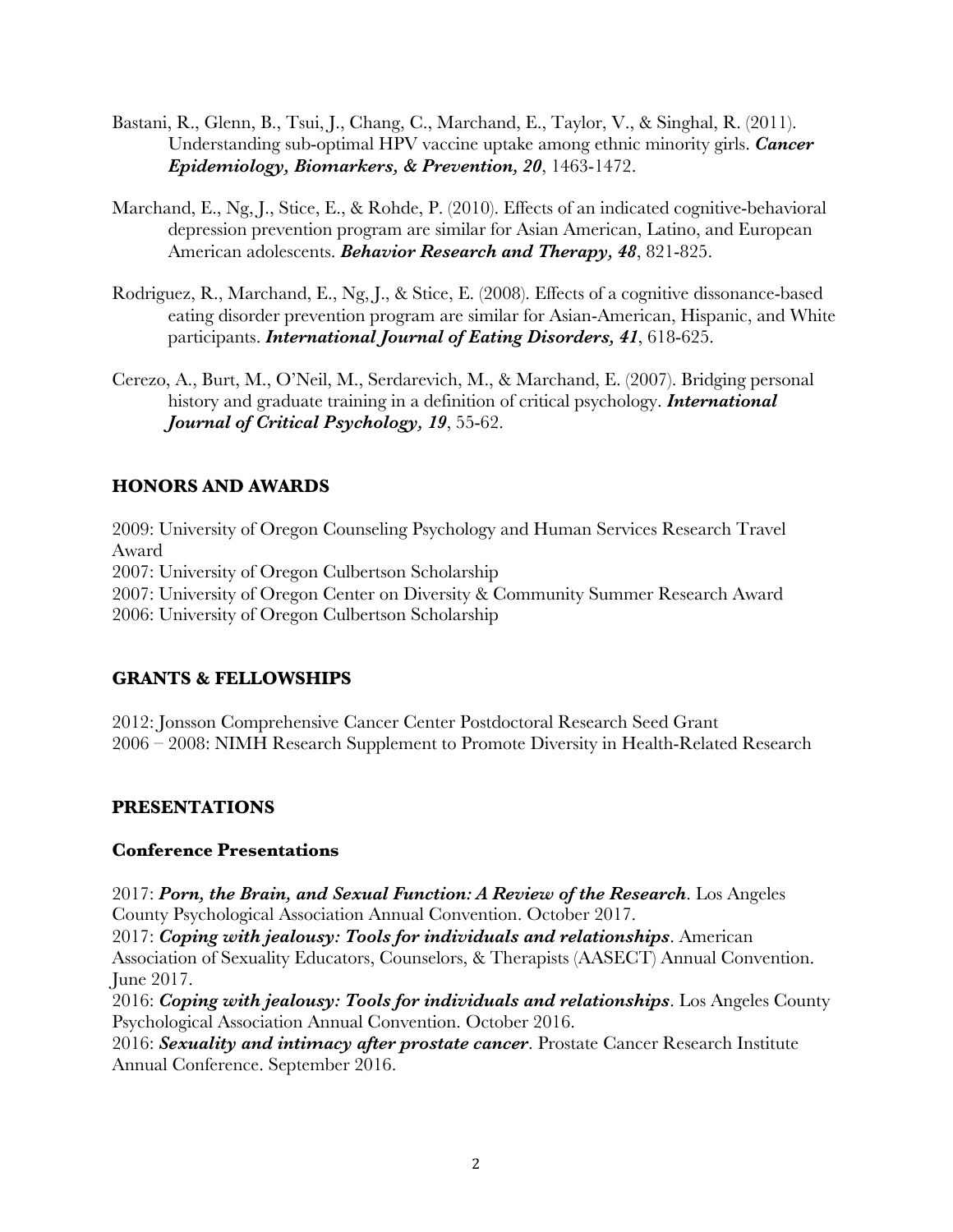2012: *HPV vaccine uptake and cervical cancer screening among Los Angeles community college women: A pilot study*. Poster presentation. American Society for Preventive Oncology annual conference. March 2012.

2008: *Effects of a cognitive dissonance-based eating disorder prevention program are similar for Asian-American, Hispanic, and White participants*. Poster presentation. American Psychological Association Annual Conference. August 2008.

2008: *Making the transition from efficacy to effectiveness in adolescent prevention research: Issues and considerations*. Poster presentation. American Psychological Association Annual Conference. August 2008.

## **Invited Talks**

2018: *Female Sexual Dysfunction*. Cedars-Sinai Medical Center Ob/Gyn Grand Rounds. February 2018.

2018: *Sexuality and Intimacy after Prostate Cancer*. MaleCare Webinar. February 2018. 2017: *Sexuality and Intimacy after Prostate Cancer*. Prostate Cancer Support Group, Riverside Medical Clinic. January 2017.

2016: *Sexuality and Intimacy after Prostate Cancer*. Prostate Cancer Research Institute Annual Conference. September 2016.

2016: *Rebuilding Intimacy*. Young Survivor Coalition Annual Conference. September 2016. 2016: *Your Body Now*. Young Survivor Coalition Annual Conference. September 2016.

2016: *Sexuality and Intimacy across the Lifespan*. Cedars-Sinai Medical Center Neurosciences Grand Rounds. July 2016.

2016: *Talking with Your Clients about Sex*. Los Angeles County Psychological Association, Brown Bag Lunch Continuing Education Series. June 2016.

2016: *Sexuality and Intimacy after Cancer*. Cancer Support Community – Valley/Ventura/Santa Barbara. February 2016.

2015: *Sexuality and Intimacy after Cancer*. Cancer Support Community – Benjamin Center. December 2015.

2015: *Networking for Ph.D.'s*. UCLA Ph.D. Career Development Series. April 2015.

2014: *Life after Breast Cancer*. UCLA Simms-Mann Center for Integrative Oncology. August 2014.

2012: *Surviving and Thriving as a Postdoc*. UCLA Graduate Summer Research Mentorship Program. July 2012.

2012: *HPV Vaccine Uptake and Cervical Cancer Screening among Los Angeles Community College Women*. University of Texas MD Anderson Cancer Center, Division of Cancer Prevention & Population Sciences Trainee Brown Bag Series. February 2012.

2011: *Cervical Cancer Screening and HPV Vaccination Guidelines for College Women*. Delta Sigma Theta Pi Chapter quarterly meeting, UCLA. May 2011.

2009: *Managing Stress and Overcoming Impostor Syndrome in Graduate School*. Department of Romance Languages, University of Texas at Austin. November 2009.

## **Departmental Talks**

2011: *Planning and Conducting Focus Groups*. Community Research in Cancer (CORICA), Division of Cancer Prevention and Control Research, UCLA. June 2011.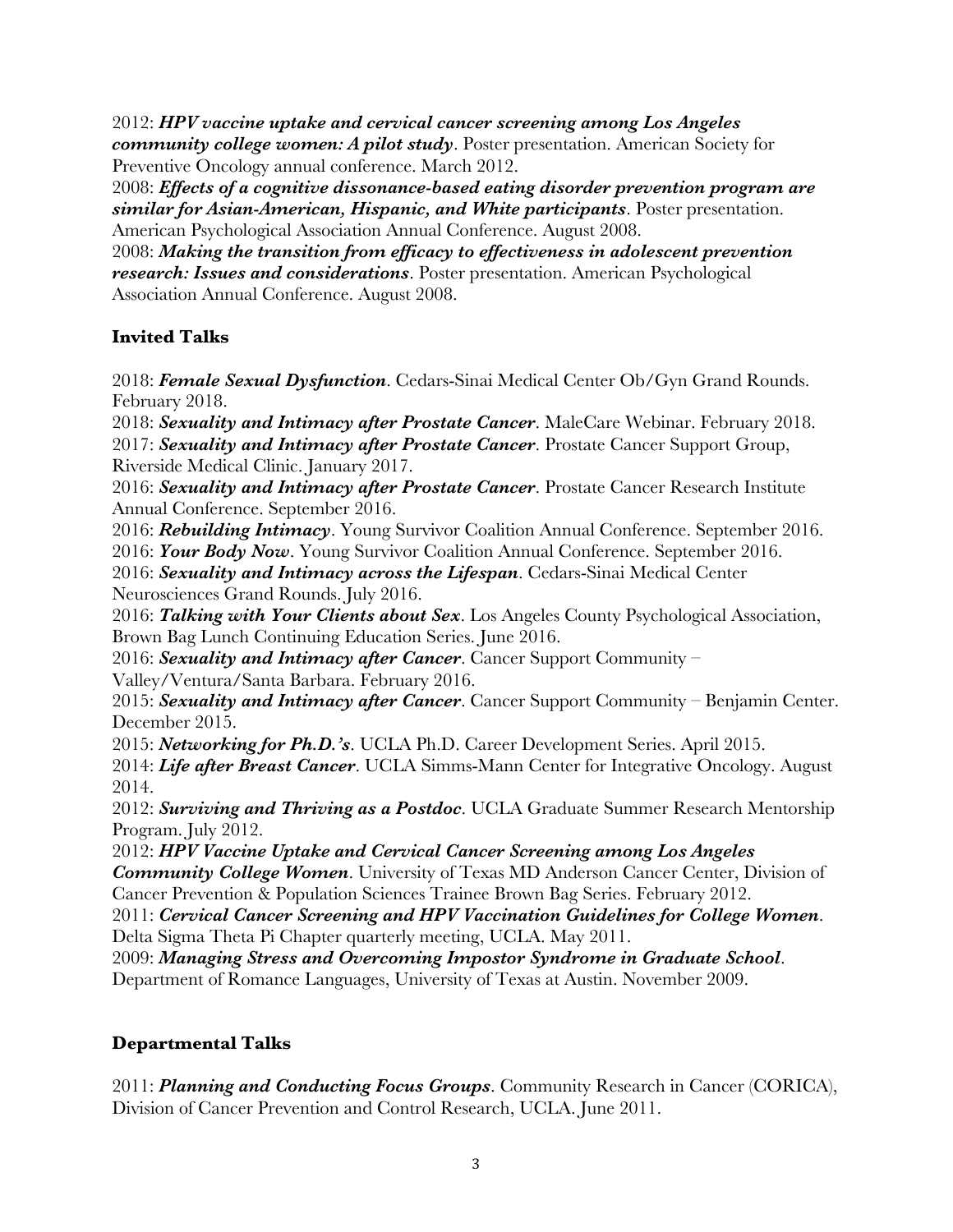## **RESEARCH EXPERIENCE**

2010 –2013: **Postdoctoral Fellow**, UCLA Center for Cancer Prevention and Control Research. Conducted psychosocial research on cancer prevention and survivorship, with a focus on HPV prevention and intimate partner relationships after cancer. Funded by the UCLA Cancer Education and Career Development Program, NCI Grant R25 CA 87949 and Jonsson Cancer Center Foundation Postdoctoral Fellowship.

2009: **Visiting Scholar**, Department of Psychology, Tongji University, Shanghai, China. Conducted focus groups of Chinese undergraduates, addressing students' perceptions of their families' contributions to college adjustment. Funded by University of Oregon Center on Diversity & Community Summer Research Award

2003 –2008: **Research Fellow**, Oregon Research Institute. Served as data analyst and manuscript author, co-led intervention groups, and assisted with grant writing and preparation for randomized controlled trials in the areas of eating disorder prevention, adolescent depression, and healthy weight management. Funded by NIMH Research Supplement to Grant #5 R01 MH070699.

## **CLINICAL EXPERIENCE**

2013 – Present: **Licensed Psychologist**, Independent Practice. Provide psychological services and consultation to individuals and couples in the areas of relationships and sexual concerns.

2013 –2015: **Clinical Director of Sexual and Behavioral Health**, Skyline Urology. Provided program development and behavioral health counseling for patients of large urology practice association.

2009 – 2010: **Counselor**, University of Texas at Austin Counseling and Mental Health Center. Provided individual and group counseling, crisis intervention, outreach, and consultation to university students and community within a multidisciplinary counseling and student health services center as part of pre-doctoral internship year.

2007 –2008: **Counselor**, Volunteers in Medicine Clinic. Provided counseling to adult clients with presenting concerns including bipolar disorder, anxiety, depression, and social and financial difficulties in a community-based medical/mental health clinic. Eugene, OR.

2007 – 2008, 2005 –2006: **Counselor**, University of Oregon Child and Family Center. Assessed and counseled children, adolescents, and parents with presenting concerns including child behavior, coping with divorce, peer difficulties, aggression, internalizing problems, and parental adjustment. Eugene, OR.

2008: **Group Coordinator and Facilitator**, Adolescent Women of Color Workshop, Ophelia's Place. Planned content and activities and co-facilitated group for 3-day esteem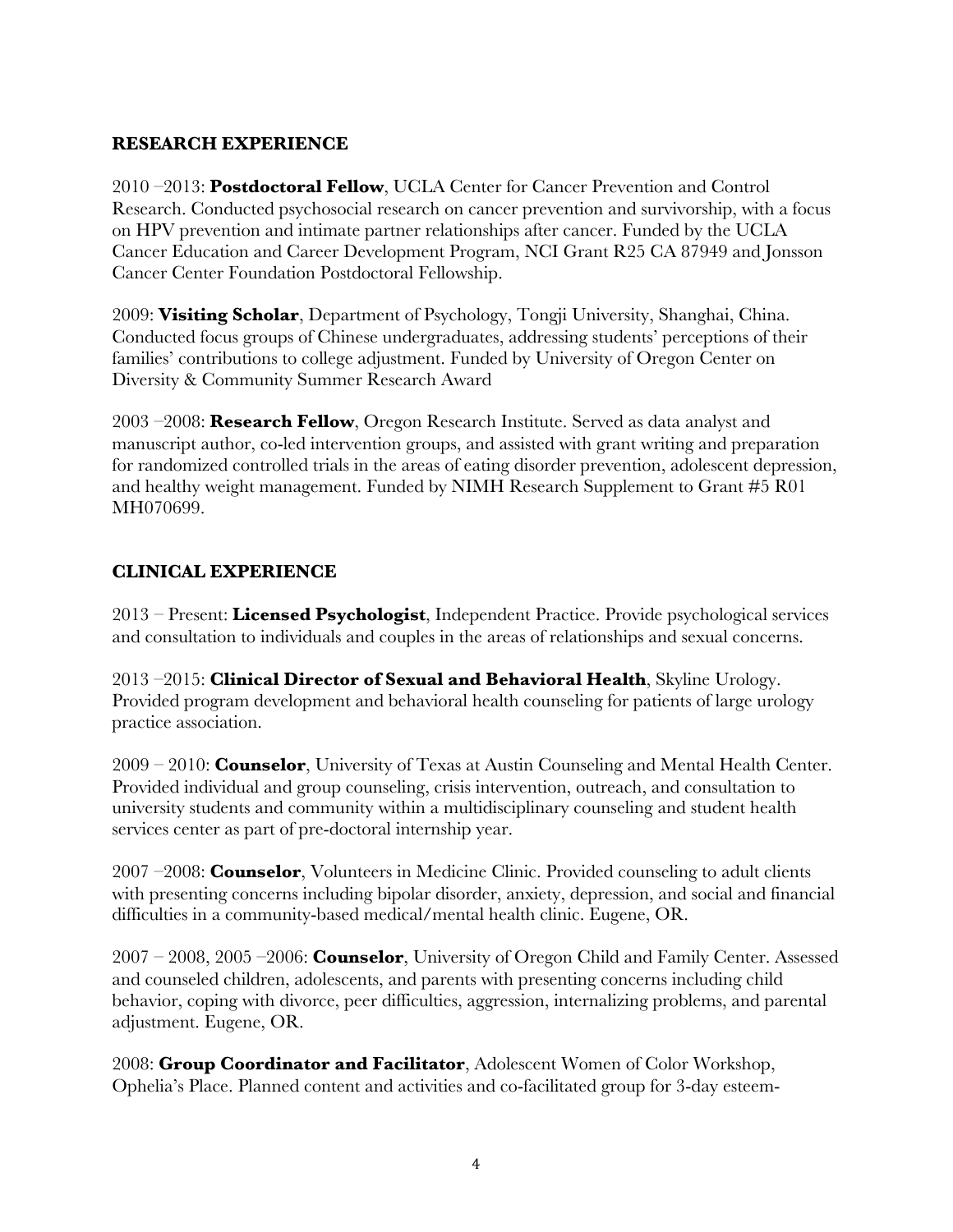building workshop for adolescent women of color at a community organization promoting the well-being of girls. Eugene, OR.

2008: **Career Counselor**, Womenspace Advocacy Center. Conducted intake interviews and provided career counseling to women survivors of domestic abuse. Assisted clients with interest identification, career possibilities, compiling work history, resume development, job searches, and community referrals. Eugene, OR.

2007 – 2008: **Group Facilitator**, Oregon Research Institute. Co-led weekly groups with college freshman women in a large-scale study of an obesity prevention intervention based on healthy weight management. Eugene, OR.

2006: **Group Facilitator**, Oregon Research Institute. Co-led weekly groups with high school girls in a pilot study of an eating disorder prevention intervention combining cognitive dissonance and healthy weight management components. Eugene, OR.

2006: **Skills Trainer**, Monitor Treatment Foster Care Project, Oregon Social Learning Center Community Programs. During two-hour weekly sessions, provided support, modeling, and behavioral reinforcement to adolescent clients in treatment foster care. Participated in clinical team meetings to coordinate adolescent treatment. Eugene, OR.

2004 – 2005: **Counselor**, University Counseling and Testing Center, University of Oregon. Conducted individual therapy and intake assessments, participated in clinical team meetings, wrote intake reports, treatment plans, case notes, and treatment summaries, and presented cases in group supervision setting.

## **CLINICAL SUPERVISION EXPERIENCE**

2010: **Practicum Supervisor**, University of Texas Counseling and Mental Health Center. Supervised one master's level practicum student providing individual and group counseling, with the goal of supporting growth in clinical skill and relational awareness.

2007: **Practicum Supervisor**, Beginning Counseling Skills, Counseling Psychology Program, University of Oregon. Supervised second-year master's students learning basic counseling skills. Facilitated weekly group practice of new skills, provided feedback, and consulted about client issues.

2003 – 2004: **Clinical Supervisor**, Family and Human Services Program, University of Oregon. Supervised undergraduate students at field placements in human service agencies in Eugene, Oregon and surrounding areas.

## **TEACHING & ADMINISTRATIVE EXPERIENCE**

2005 – 2006: **Teaching Assistant**, Educational Studies: Issues and Problems in Education. Led weekly discussion groups of undergraduate students, delivered lectures, assisted with class